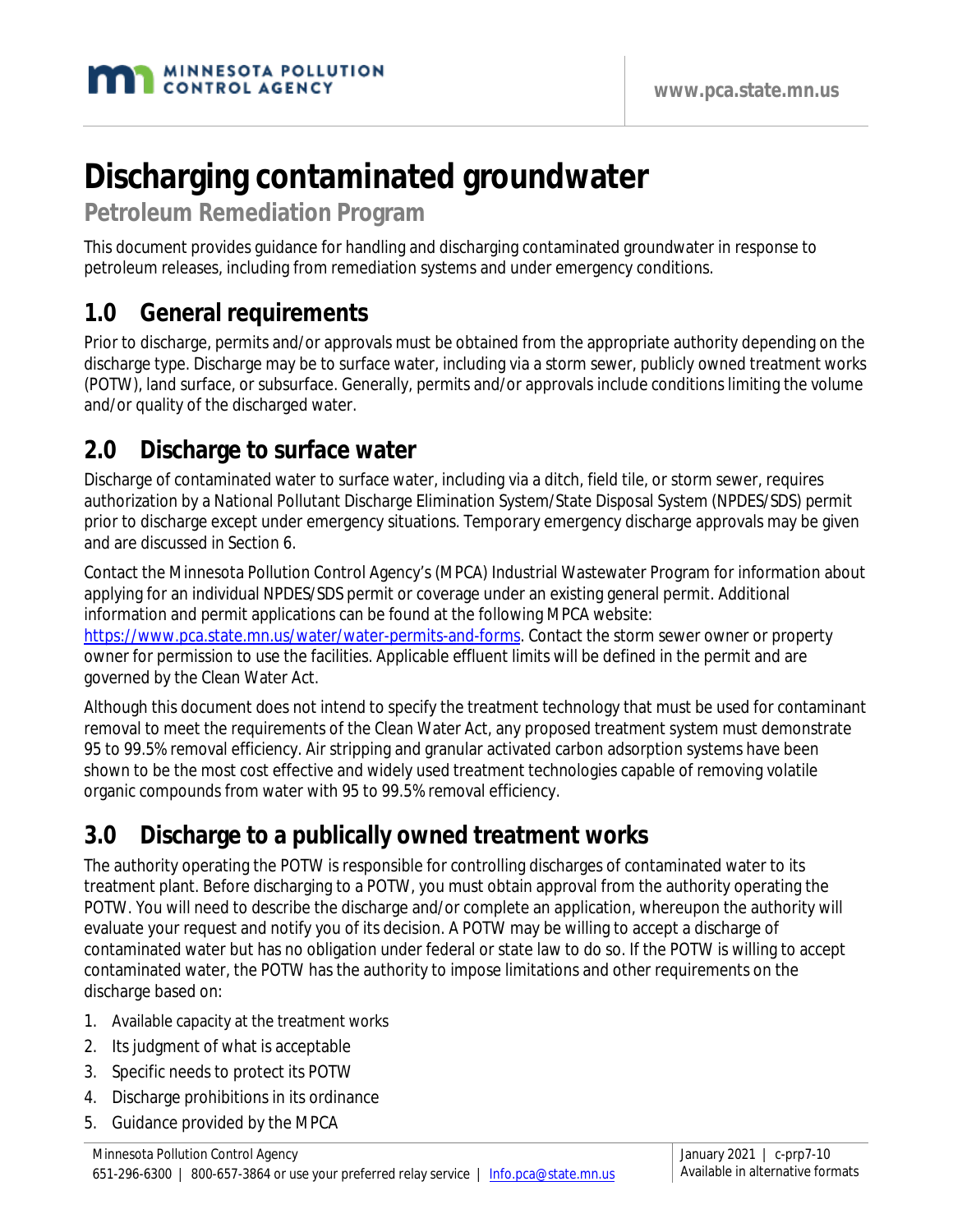Limitations or requirements may vary from one POTW to another. The limitations or requirements may make pretreatment necessary. Discharge monitoring and reporting may be required. If the discharge becomes a problem at any time, the POTW may terminate or suspend the discharge. POTWs have the right to inspect or sample the discharge at any time. The POTW may take enforcement action if there are violations of discharge limitations or requirements.

# **4.0 Discharge to the land surface**

Discharge of contaminated water to the land surface, such as spray or drip irrigation and rapid infiltration basins, require a State Disposal System (SDS) Permit. Contact the MPCA's Industrial Wastewater Program for information about applying for an SDS permit. Information and permit applications can be found at [https://www.pca.state.mn.us/water/water-permits-and-forms.](https://www.pca.state.mn.us/water/water-permits-and-forms) Property owner permission to use the land is required.

#### **5.0 Discharge to the subsurface**

Discharge of contaminated water to the vadose zone, such as to a drain field or infiltration gallery, requires an SDS permit. Contact the MPCA's Industrial Wastewater Program for the necessary documents and procedures for obtaining an SDS permit or coverage under an appropriate general permit. Information and permit applications can be found a[t https://www.pca.state.mn.us/water/water-permits-and-forms.](https://www.pca.state.mn.us/water/water-permits-and-forms) Property owner permission to use the land is required.

Discharge of contaminated water to the saturated zone, such as through an injection well or boring, requires both an SDS permit and a variance from the Minnesota Department of Health (MDH) Well Management Program (see Minn. R.4725.2050). The application form for a variance is available at: [https://www.health.state.mn.us/communities/environment/water/wells/lwcinfo/variance.html.](https://www.health.state.mn.us/communities/environment/water/wells/lwcinfo/variance.html) You must obtain access and permission from the owner of the property where the well and/or boring is located.

# **6.0 Temporary emergency discharge approvals**

Petroleum Remediation Program (PRP) staff may approve discharge on a temporary basis in certain situations until discharge authorization is provided by an NPDES/SDS permit. Provide PRP staff with the following information to approve a temporary discharge:

- Site name, address, and Leak Site ID
- Contaminant source and type
- Groundwater contaminant concentrations before and after treatment
- Description of treatment system for contaminant removal
- Expected discharge rate
- Name of receiving water, use classifications, and point of discharge into receiving water map showing route to surface water and the point of discharge into the surface water

Approvals cannot be given if:

- Discharge to a sanitary sewer is an option
- Discharge is to an Outstanding Resource Value Water or designated trout stream
- Non-petroleum contaminants are present
- MPCA staff does not believe the situation is an emergency

Requirements:

1. Submit the required information listed above to PRP staff to receive temporary emergency discharge approval.